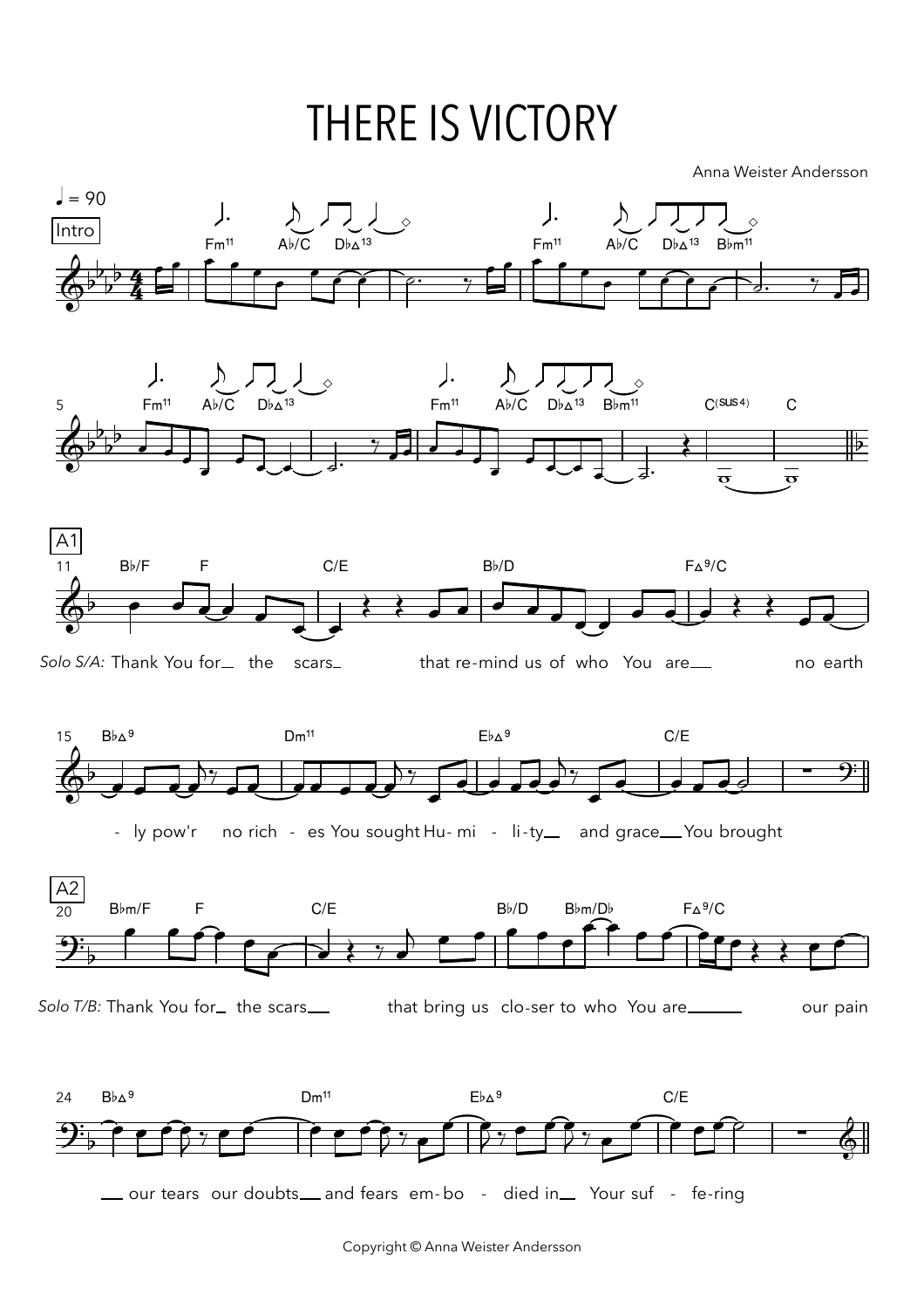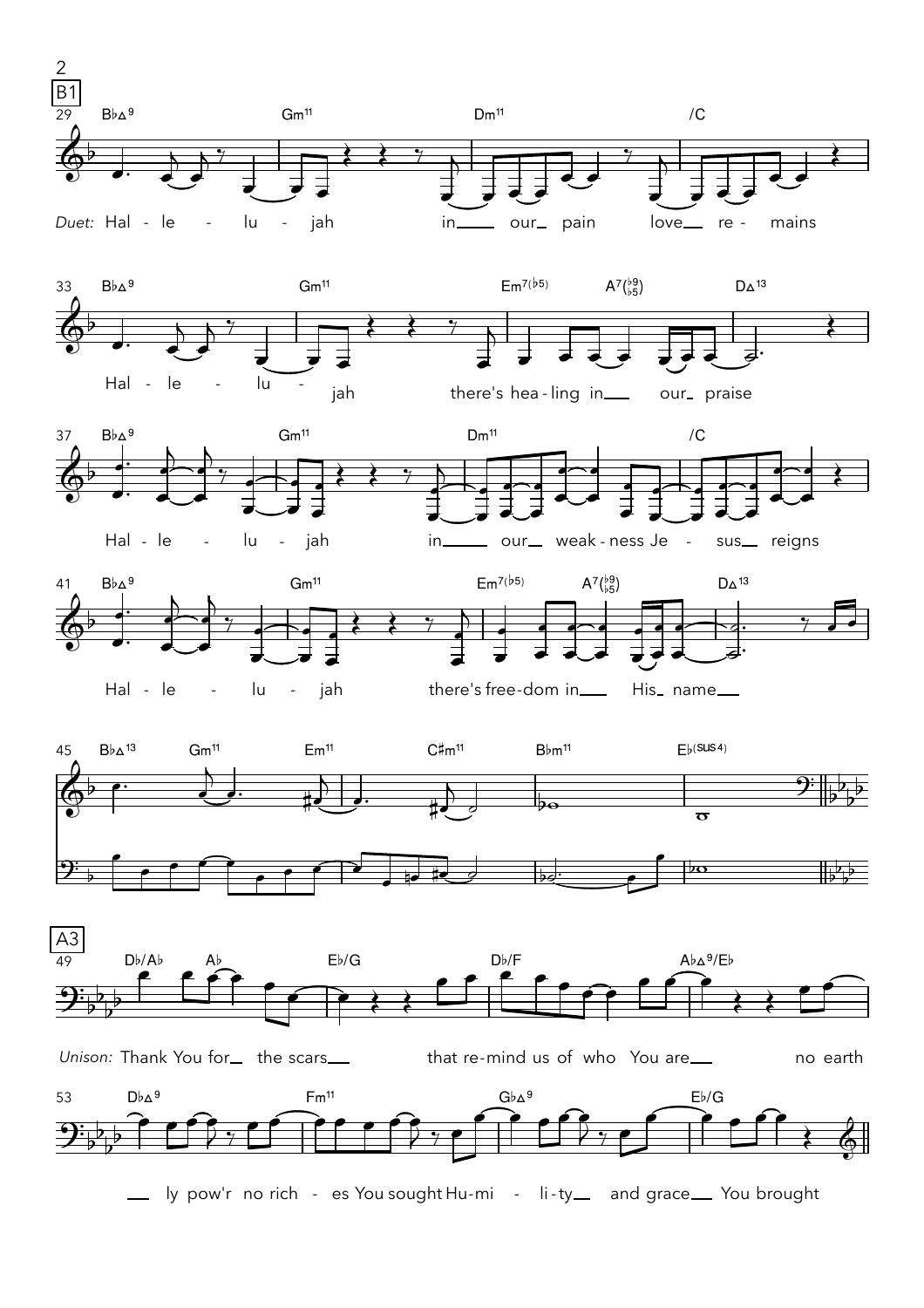

Thank You for<sub>—</sub> the scars<sub>—</sub> that bring us clo-ser to who You are\_\_\_\_\_ Unison: our pain (Sop. 1 on top)



\_our tears our doubts\_and fears em-bo - died in\_\_ Your suf - fe-ring\_







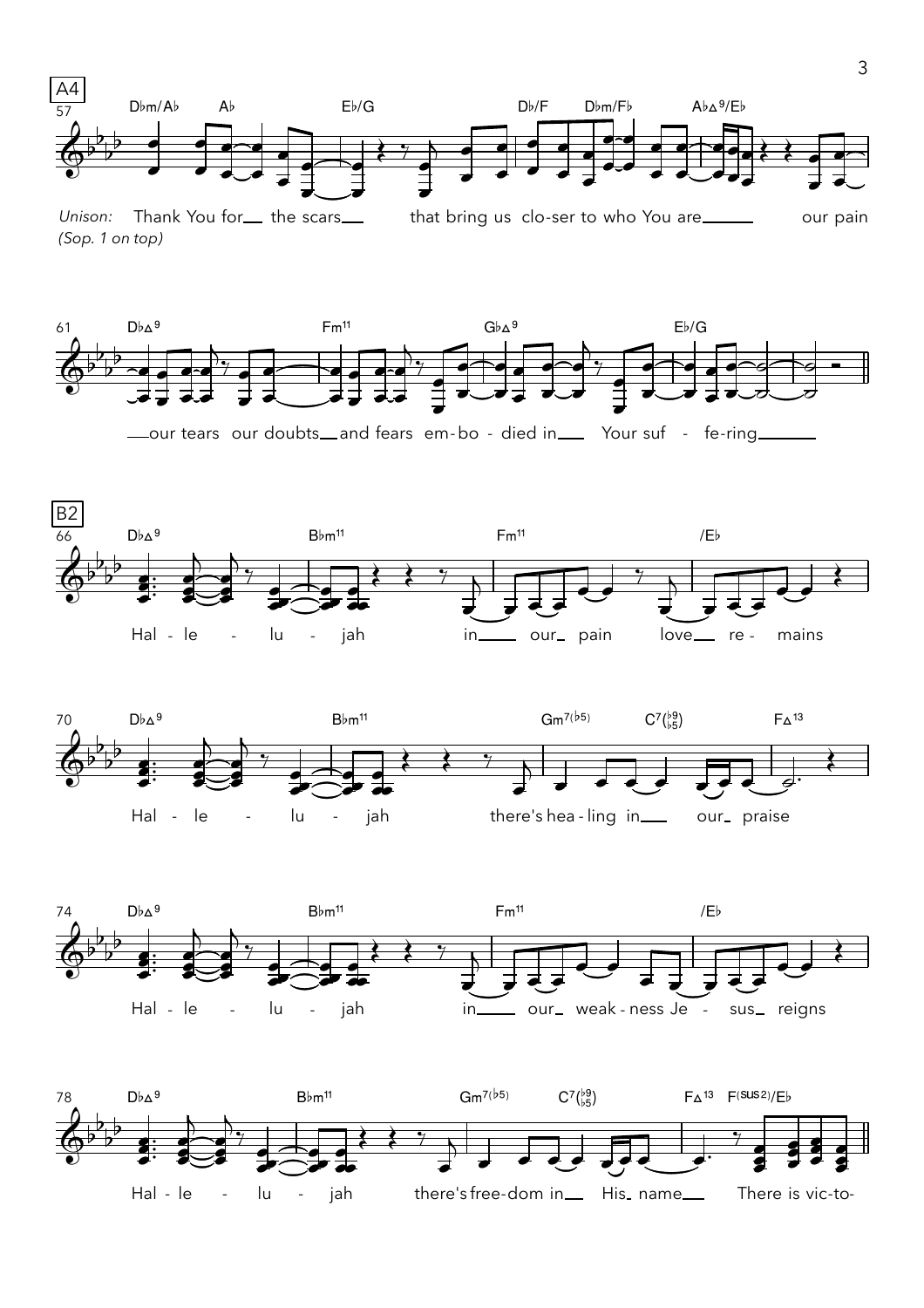

vic - to - ry\_\_\_\_\_

There is